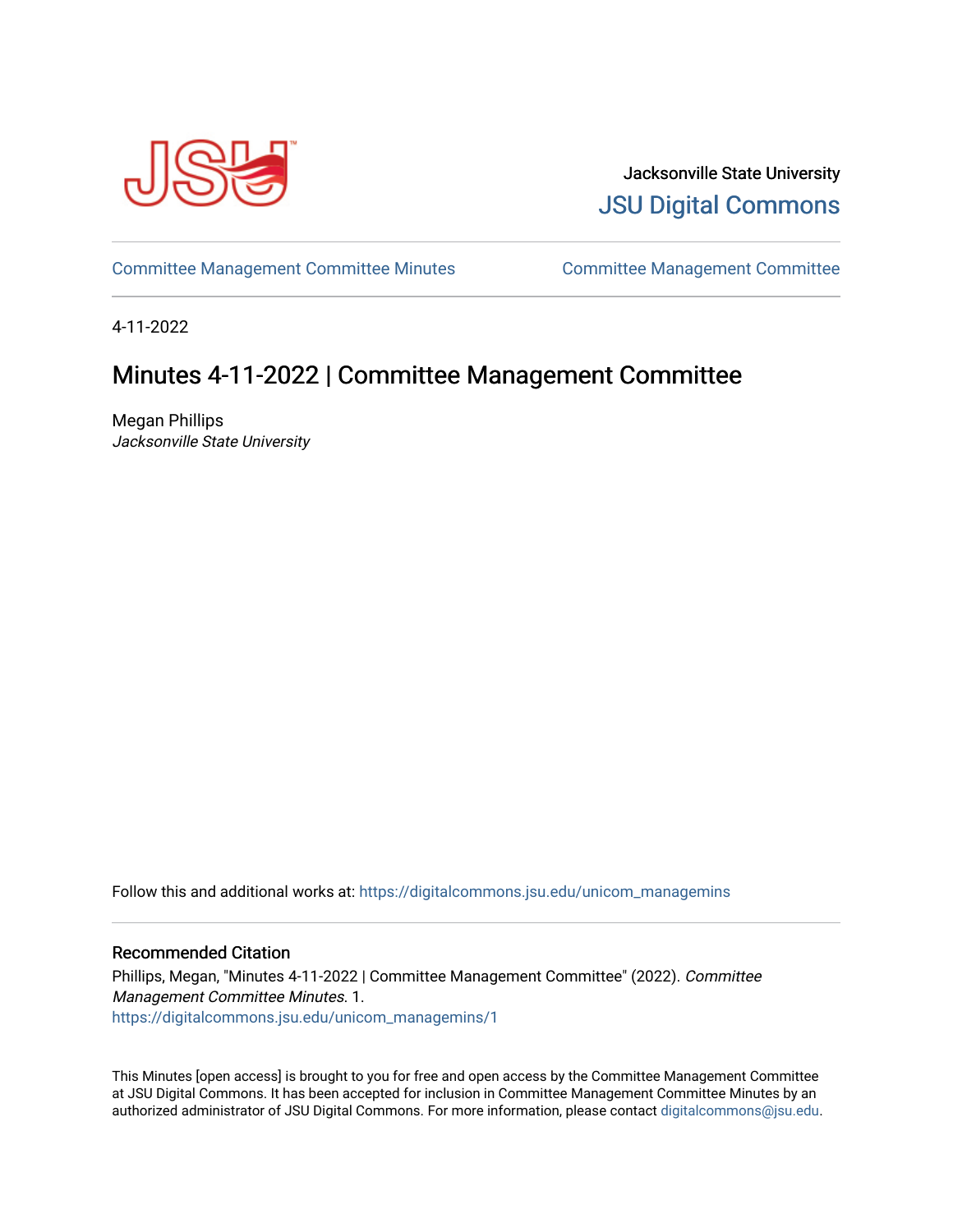## **Jacksonville State University Committee on Committees April 11, 2022**

**Present:** Joshua Robinson, Kimberly Presson, Joe Walsh, Erin Rider, Chief Michael Barton, Kimberly Warfield, Christie Shelton, Michelle Green and Jessica Wiggins.

## **Absent:** Greg Harley

**Guests:** None

| <b>Item</b>             | <b>Discussion</b>                                                                                                                             | Decision/             |
|-------------------------|-----------------------------------------------------------------------------------------------------------------------------------------------|-----------------------|
|                         |                                                                                                                                               | <b>Recommendation</b> |
| Welcome                 | Mr. Josh Robinson welcomed the                                                                                                                |                       |
|                         | Committee to the meeting and provided the                                                                                                     |                       |
|                         | purpose for the Committee on Committees.                                                                                                      |                       |
| <b>Meeting Overview</b> | Mr. Josh Robinson                                                                                                                             |                       |
|                         | Purpose: Provide consistency and                                                                                                              |                       |
|                         | making sure we are reporting                                                                                                                  |                       |
|                         | things we need to report for                                                                                                                  |                       |
|                         | SACSCOC.                                                                                                                                      |                       |
|                         | Purpose of committees on our<br>campus: Provide infrastructure for<br>shared governance at JSU.                                               |                       |
|                         | This committee will provide<br>$\bullet$<br>oversight to our committees and<br>ensure that we are in compliance<br>with SACSCOC requirements. |                       |
|                         | Committee heads will submit<br>annual reports to the chair of the<br>Committee on Committees for<br>reporting.                                |                       |
|                         | All members of the Committee on<br>Committees introduced themselves<br>and the committee they are over.                                       |                       |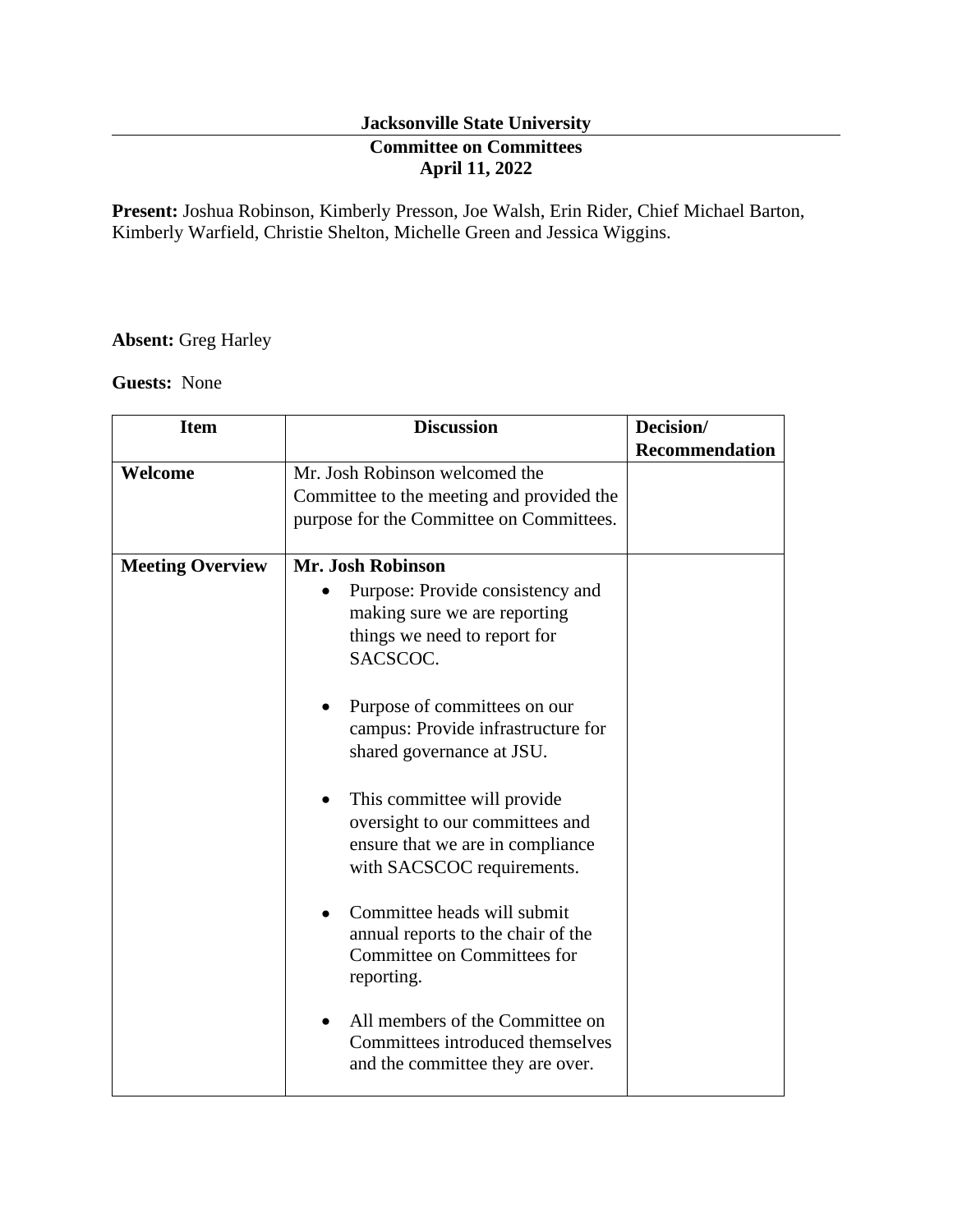| Goals | Mr. Josh Robinson                                                                                                                                                                                                                                |  |
|-------|--------------------------------------------------------------------------------------------------------------------------------------------------------------------------------------------------------------------------------------------------|--|
|       | Every Standing Committee is asked<br>$\bullet$<br>to submit their minutes, after every<br>meeting, to Digital Commons.                                                                                                                           |  |
|       | Every meeting will need to have<br>$\bullet$<br>minutes uploaded within a week.                                                                                                                                                                  |  |
|       | We will need to submit minutes<br>from previous committee meetings<br>starting with 2020-2022 ASAP.                                                                                                                                              |  |
|       | Standing Committees are listed on<br>the President's Office Website.                                                                                                                                                                             |  |
|       | Determine terms of committee.<br>chairs and recommend to the<br>President.<br>Ideally, we are going to do<br>$\circ$<br>three-year terms. We do not<br>want everyone to turn over<br>at the same time, so we will<br>establish a plan for terms. |  |
|       | Update the website to more<br>accurately reflect the roles and<br>purposes of committees.                                                                                                                                                        |  |
|       | Establish an annual reporting<br>$\bullet$<br>timeline and deadlines for all<br>standing committees.                                                                                                                                             |  |
|       | Develop general by-laws/guidelines<br>for each committee and the<br>Committee on Committees.                                                                                                                                                     |  |
|       | We can develop our own by-<br>laws/guidelines first, and use that<br>as a guideline for other committees.                                                                                                                                        |  |
|       | Provide trainings on how to submit<br>minutes to Digital Commons.                                                                                                                                                                                |  |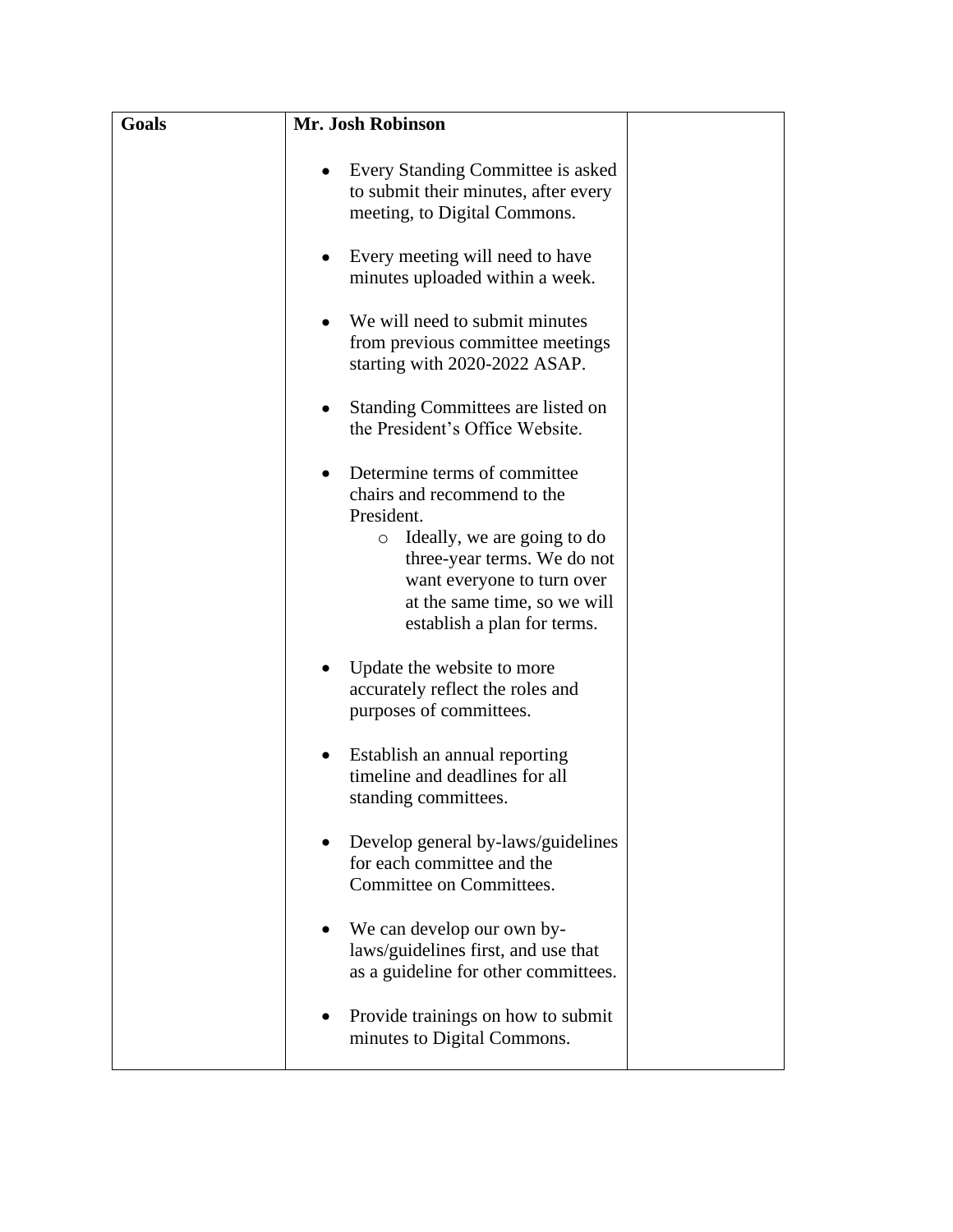|                     | Establish a minimum number of<br>$\bullet$<br>meetings each committee will<br>conduct each semester.<br>Provide a slate of recommendations<br>$\bullet$<br>for committee members to the<br>President at the end of each<br>academic year.<br>Provide a template agenda and a<br>$\bullet$<br>template for minutes so that these<br>are consistent throughout all of our<br>committees. |
|---------------------|----------------------------------------------------------------------------------------------------------------------------------------------------------------------------------------------------------------------------------------------------------------------------------------------------------------------------------------------------------------------------------------|
| <b>Action Items</b> | Mr. Josh Robinson                                                                                                                                                                                                                                                                                                                                                                      |
|                     | $\triangleright$ Begin uploading our meeting<br>minutes to Digital Commons.<br>$-2020 \& 2021$ will need to be                                                                                                                                                                                                                                                                         |
|                     | completed ASAP                                                                                                                                                                                                                                                                                                                                                                         |
|                     | $\triangleright$ Identify a person that will record<br>minutes at each meeting.                                                                                                                                                                                                                                                                                                        |
|                     | -This person will also submit to<br>digital commons                                                                                                                                                                                                                                                                                                                                    |
|                     | ➤<br>Send Josh the committee charge to<br>be added to the website, if you have<br>the committee charge.                                                                                                                                                                                                                                                                                |
|                     | - If you do not have that charge, let<br>Josh know                                                                                                                                                                                                                                                                                                                                     |
|                     | $\triangleright$ Review sample documents that<br>Josh will send.                                                                                                                                                                                                                                                                                                                       |
|                     | -Bring these documents back to our<br>next meeting                                                                                                                                                                                                                                                                                                                                     |
|                     | - Next meeting, we will discuss<br>what we like, do not like and what                                                                                                                                                                                                                                                                                                                  |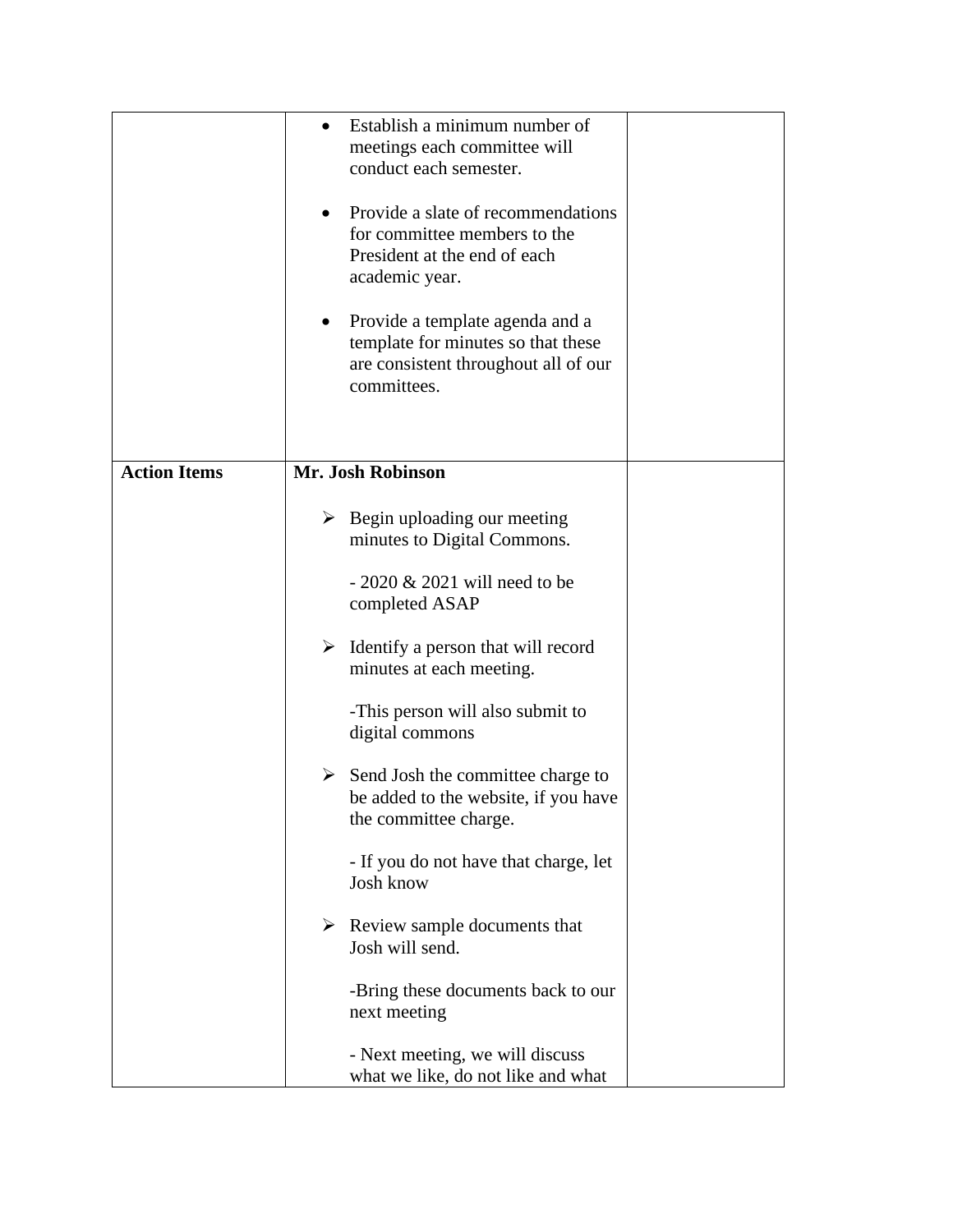|                        | we should start creating for<br>ourselves                                                                                                                |
|------------------------|----------------------------------------------------------------------------------------------------------------------------------------------------------|
| <b>Purpose of</b>      | <b>Provost and Senior Vice President,</b>                                                                                                                |
| <b>Committee on</b>    | <b>Academic Affairs Dr. Christie Shelton</b>                                                                                                             |
| <b>Committees</b>      |                                                                                                                                                          |
|                        | We have this new Committee                                                                                                                               |
|                        | because we need some structure.                                                                                                                          |
|                        | This Committee provides the<br>structure for everything else.                                                                                            |
|                        | We want to get everyone on the                                                                                                                           |
|                        | same page with expectations,                                                                                                                             |
|                        | annual reporting and<br>documentation of minutes.                                                                                                        |
|                        | - Making sure any sub-committees                                                                                                                         |
|                        | know what you expect them to                                                                                                                             |
|                        | document                                                                                                                                                 |
|                        | If we have to replace every chair,<br>$\bullet$<br>every sing year, that is a lot of<br>turnover. Think about this<br>regarding how long the chair terms |
|                        | should be.                                                                                                                                               |
|                        | If we have sub-committees or work<br>groups, make sure we document it<br>and give them a clear charge as of<br>what they need to be doing.               |
| <b>Closing Remarks</b> | Mr. Josh Robinson                                                                                                                                        |
|                        | We need to start working on our<br>action items.                                                                                                         |
|                        | We will have a training on how to<br>submit meeting minutes to Digital<br>Commons.                                                                       |